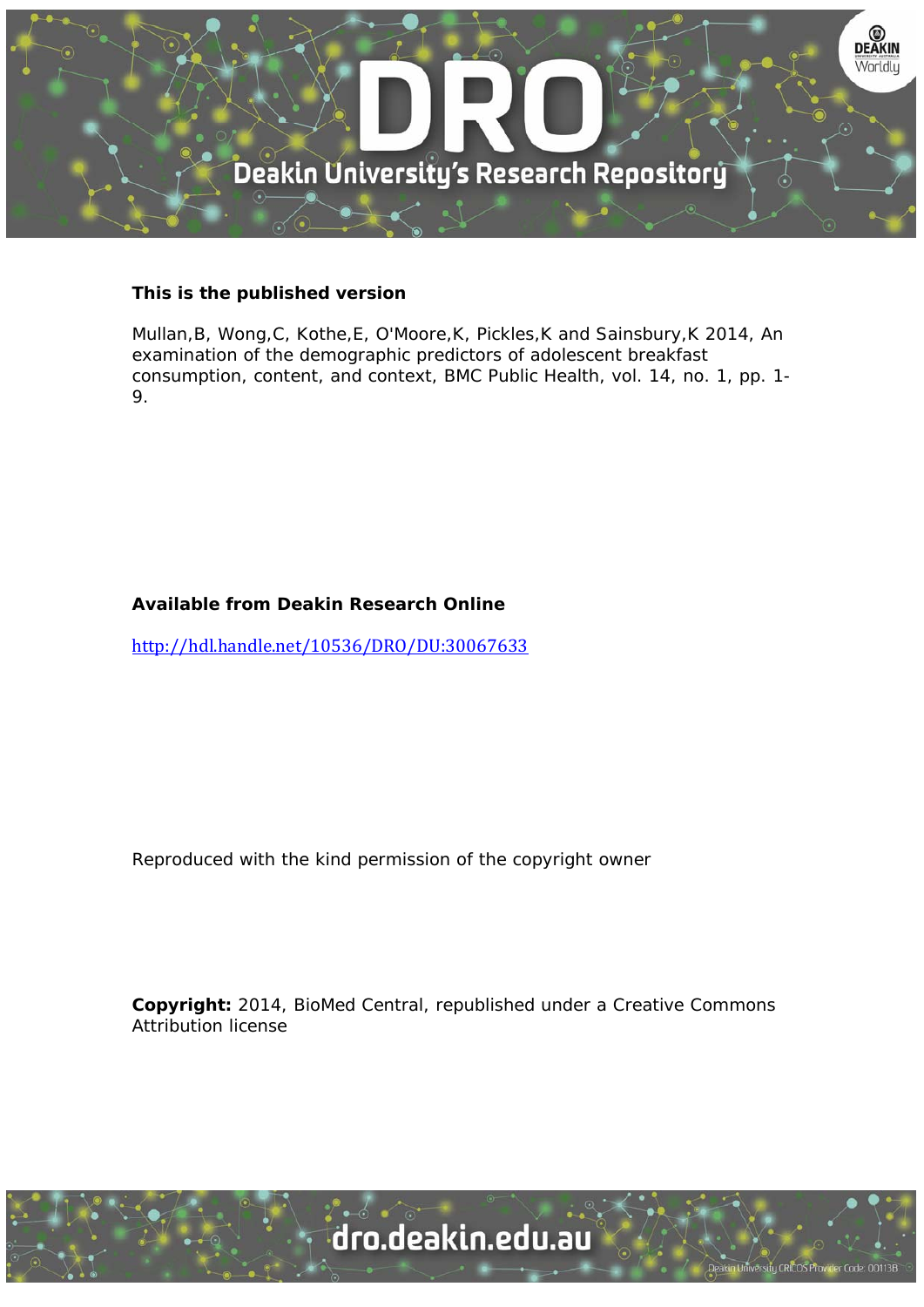# **RESEARCH ARTICLE Example 2014 12:30 The SEAR CHIPS 2014 12:30 The Open Access**



# An examination of the demographic predictors of adolescent breakfast consumption, content, and context

Barbara Mullan<sup>1,2</sup>, Cara Wong<sup>1</sup>, Emily Kothe<sup>3\*</sup>, Kathleen O'Moore<sup>1</sup>, Kristen Pickles<sup>1</sup> and Kirby Sainsbury<sup>1,2</sup>

# Abstract

Background: Breakfast consumption is important to health; however, adolescents often skip breakfast, and an increased understanding of the breakfast consumption patterns of adolescents is needed. The purpose of this study was to identify the predictors of breakfast eating, including the content and context, in an adolescent sample from Australia and England.

Methods: Four-hundred and eighty-one students completed an online questionnaire measuring breakfast skipping, and breakfast content (what was eaten) and context (who they ate with, involvement in preparation). Logistic regression was conducted to investigate the predictors of skipping breakfast, breakfast context, and consumption of the ten most commonly consumed foods. Chi-square analyses were used to examine differences in breakfast content according to context.

Results: Most students (88%) had consumed breakfast on the day of the survey; breakfast skipping was more common in England (18%) than in Australia (8%). Country, gender, socioeconomic status, and body mass index (BMI) were all predictors of breakfast content and context. Whether adolescents ate with others and/or were involved in breakfast preparation predicted the content of breakfast consumed.

**Conclusions:** This study provides a comprehensive examination of the factors underlying breakfast consumption (content and context) and has important implications for the development of evidence-based interventions to improve rates of breakfast consumption and the quality of food consumed amongst adolescents.

Keywords: Breakfast, Australia, England, Diet, Nutrition

# Background

The consumption of a healthy breakfast is important to health [[1\]](#page-8-0). Specifically, eating breakfast is associated with improved nutrient intake [[2-5\]](#page-8-0) and lower body mass index [[2,3](#page-8-0),[5,6](#page-8-0)]. The impact of regular breakfast consumption on overall daily energy intake is, however, unclear, with discrepancies likely due to differences in the type of food consumed at breakfast [\[7](#page-8-0)], as well as whether breakfast consumption is related to regular healthy eating or, in contrast, associated with a pattern of eating more throughout the day. Regular breakfast consumption is also associated with reduced stress, depression, and emotional distress [[8](#page-8-0)]. Amongst young people, eating breakfast correlates with

<sup>3</sup>School of Psychology, Deakin University, Melbourne, VIC 3125, Australia Full list of author information is available at the end of the article

improved school attendance, whilst skipping breakfast interferes with memory and attention [[9\]](#page-8-0).

Nutrition-related chronic diseases (e.g., type 2 diabetes, cardiovascular disease, and obesity) are increasing in the adolescent population [[10,11](#page-8-0)], and may be due in part to skipping breakfast. In a large sample of 13–16 year old Dutch adolescents, breakfast skipping was more strongly associated with being overweight than physical inactivity [\[6](#page-8-0)]. Further, after controlling for age, gender, lifestyle factors, and socio-demographics, individuals who skipped breakfast throughout childhood and adulthood were found to have higher fasting insulin levels, higher cholesterol, and greater waist circumferences than those who ate breakfast [\[12](#page-8-0)].

Breakfast is the most commonly skipped meal in adolescorrespondence: [emily.kothe@deakin.edu.au](mailto:emily.kothe@deakin.edu.au) **Securence in an and the frequency [[13\]](#page-8-0)** and the \* Correspondence: emily.kothe@deakin.edu.au **3525, Australia 35 cence [\[1\]](#page-8-0), with declines in both the frequency [13] and the** \* Co



© 2014 Mullan et al.; licensee BioMed Central Ltd. This is an Open Access article distributed under the terms of the Creative Commons Attribution License [\(http://creativecommons.org/licenses/by/4.0\)](http://creativecommons.org/licenses/by/4.0), which permits unrestricted use, distribution, and reproduction in any medium, provided the original work is properly credited. The Creative Commons Public Domain Dedication waiver [\(http://creativecommons.org/publicdomain/zero/1.0/](http://creativecommons.org/publicdomain/zero/1.0/)) applies to the data made available in this article, unless otherwise stated.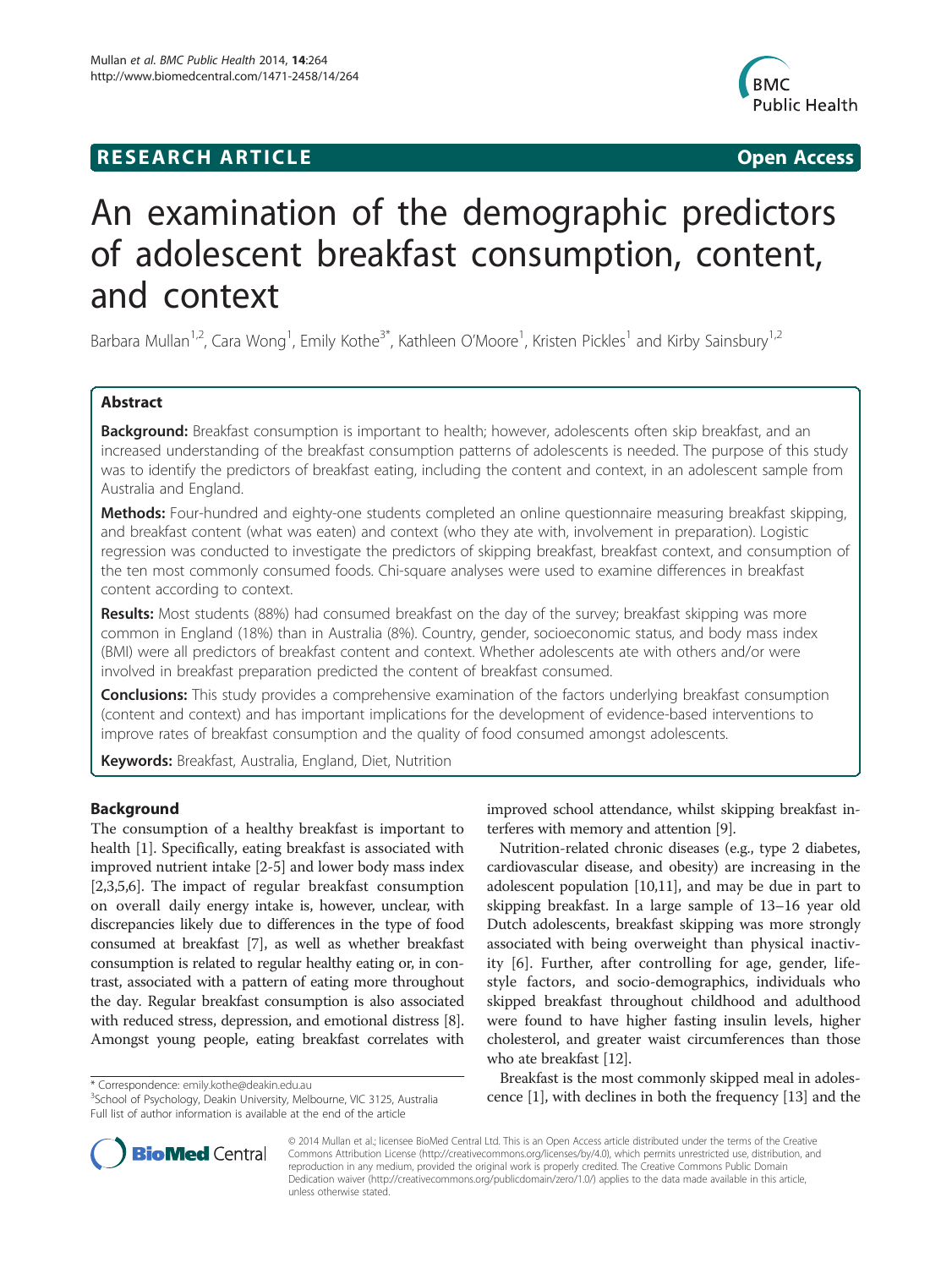quality of breakfast as children age [\[14](#page-8-0)]. Illustrative of reduced quality, adolescents in one study consumed soft drinks and desserts in place of nutritious breakfast foods [[2\]](#page-8-0), and less than 5% of teenagers in another study were classified as consuming a nutritionally balanced breakfast [[15](#page-9-0)]. Evidence suggests that the health benefits of breakfast consumption may be partially determined by factors such as food type [[16\]](#page-9-0); portion size [\[17\]](#page-9-0); processed/ unprocessed food [[18\]](#page-9-0); glycaemic index [[19](#page-9-0)]; kilojoules [[20](#page-9-0)]; and variety of foods [[15](#page-9-0)].

Research suggests that there are differences in adolescents' breakfast patterns – including both the frequency and quality of breakfast – across different countries. For example, the preferred breakfast for adolescents (aged 11–14) from North Italy was bakery items [\[21\]](#page-9-0); in the Netherlands the most commonly consumed breakfast items come from the grain and dairy food groups [[22](#page-9-0)]; in Cape Town, adolescents (aged 11–17) commonly eat white bread, chocolate and potato crisps [\[23\]](#page-9-0); in the USA and Scotland, ready-to-eat cereals are preferred [\[24,25](#page-9-0)]; while in Australia, the most commonly consumed breakfast items were cereals and bread [[20](#page-9-0)]. The interpretation of this data is, however, hampered by the lack of a universal definition of breakfast and the use of different methodologies [[26](#page-9-0)]. For example, forced response questionnaires tend to classify consumption using broad categories such as cereals (which include ready-to-eat cereals and hot cereals such as porridge) and breads (which include muffins, crumpets, and bread rolls), making it difficult to determine healthy or unhealthy patterns [\[20\]](#page-9-0). Several interventions designed to increase breakfast consumption have been conducted in countries such as Australia, the UK, and the USA [[27](#page-9-0)]; however, the overall lack of efficacy highlights the need to increase understanding of the factors underlying breakfast consumption within these countries in order to design successful interventions.

In addition to the content of breakfast, research has suggested that the context in which breakfast is consumed (encompassing whether or not the adolescent is involved in preparing their own breakfast, and who they eat breakfast with, as well as other family-related factors) may be an important determinant of both breakfast skipping and quality. For example, it has been found that parental breakfast eating is the most significant factor associated with adolescent breakfast eating [\[28,29\]](#page-9-0), suggesting that parents may play a pivotal role in influencing breakfast choices, likely via establishing norms around breakfast eating as well as controlling the availability and preparation of food. Similarly, irregular breakfast consumption was associated with family structure (single vs. both parents) [[3,](#page-8-0)[29,30\]](#page-9-0), an increased number of siblings, and having a mother who worked [\[30](#page-9-0),[31](#page-9-0)]. Despite the apparent importance of parental influence on breakfast consumption, one study found that only 15% of

parents monitored and encouraged children's breakfast eating [\[21](#page-9-0)]. Adolescent boys who received positive encouragement to eat a healthy diet were more likely to regularly consume breakfast, as were adolescent girls who perceived their friends to eat healthily, suggesting that peers are also influential in breakfast consumption patterns [[32](#page-9-0)]. The frequency of family meals in general has also been positively associated with healthier food choices in adolescence [\[33\]](#page-9-0).

The aim of the current study was to investigate the demographic predictors of breakfast skipping amongst adolescents (aged 11–18 years), as well as to examine any differences in breakfast content patterns according to whether adolescents ate breakfast alone or with others, and whether they were involved in preparing their own breakfast or not. Although previous research has assessed both the content [[20](#page-9-0)-[25\]](#page-9-0) and context [\[28](#page-9-0)-[33\]](#page-9-0) of breakfast consumption, this has tended to be in isolation (that is, assess content or context, not both) and few have looked specifically at the interaction between these factors. Further, as previously stated, previous research has been limited by the use of questionnaire designs that make it difficult to determine whether specific breakfast choices are indeed healthy or unhealthy. This study therefore employed a comprehensive purposedesigned online food diary to capture a wider variety of food items (including different food types, brands, and portion sizes) than has previously been possible, as well as to enable the number of kilojoules consumed to be calculated.

# Method

## Design and procedure

A cross-sectional, between-subjects design was employed. The recruitment strategy has been described elsewhere [[34](#page-9-0)]. Briefly, schools in both urban and rural areas and from a range of socio-economic backgrounds in Australia and England were approached for recruitment. Twentyfive schools agreed to participate; however, external factors (e.g., time constraints) led to a high dropout rate. Within the participating schools  $(n = 9)$ , classroom teachers were nominated to oversee the online data collection, and adolescents in the classes of each selected teacher on the day of data collection were approached to participate during their class time. Student participation was voluntary and informed consent was obtained prior to data collection. The majority of consenting schools nominated students aged  $14-15$  (n = 490), predominantly due to the higher workload of older students. This study was conducted in accordance with the Helsinki Declaration, and approval was obtained from the University of Sydney Human Research Ethics Committee (10637), the State Education Research Approval Process (2008099) as well as from the individual schools.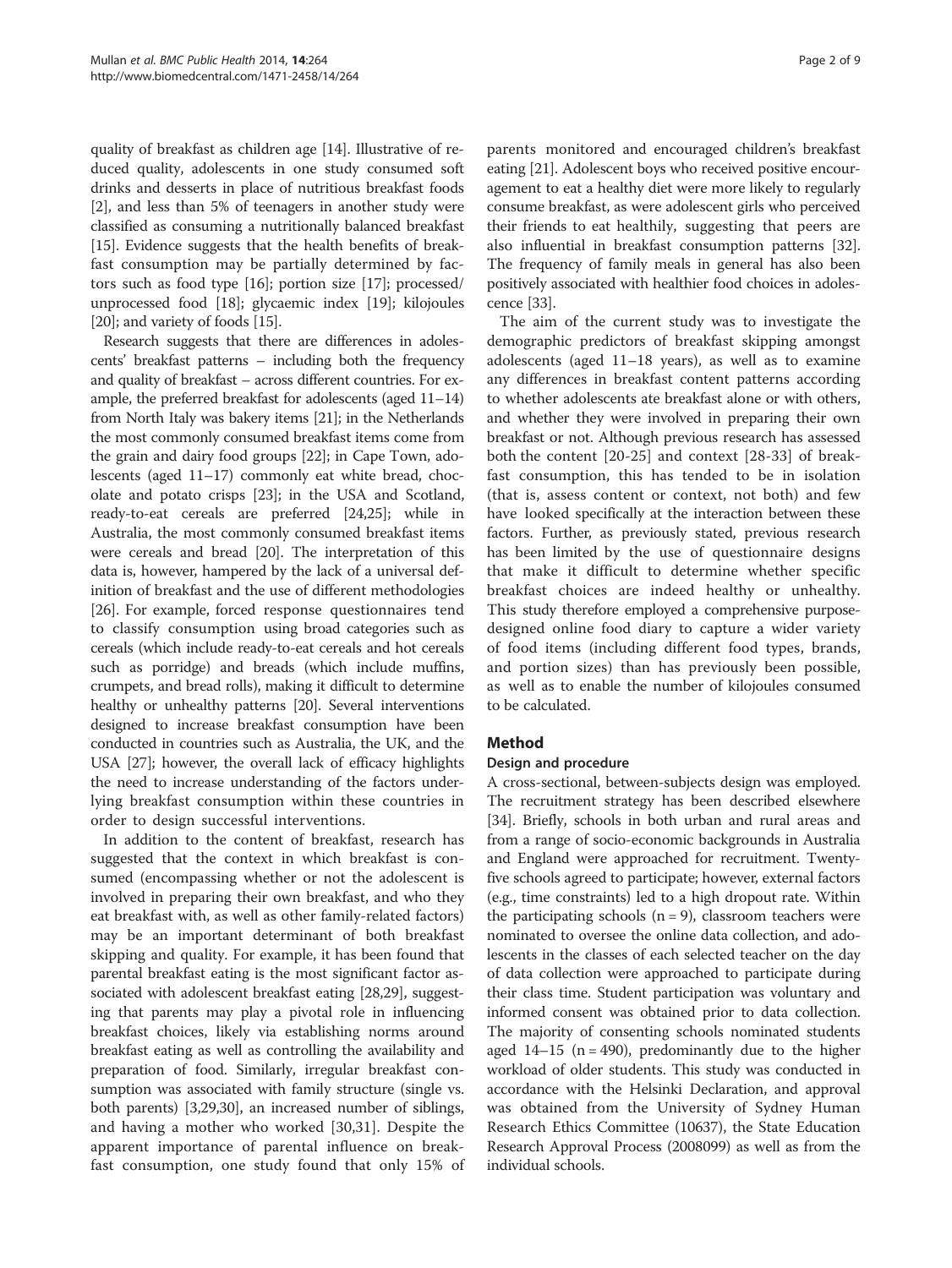The primary outcome variables of interest were breakfast content (i.e., what was consumed for breakfast; including food type and portion size) and context (i.e., whether the adolescent was involved in their own breakfast preparation and who they ate breakfast with) and these were assessed using a comprehensive purpose-designed online questionnaire (described in detail in the next section). Breakfast was defined as 'any food consumed within two hours of waking'.

### Measures

Participants completed demographic information including gender, age, ethnicity, living situation, and maternal and paternal occupation (used to estimate socio-economic status), and self-reported their height and weight [to enable calculation of BMI; [[35](#page-9-0)]. A novel online food diary was developed for the study based on relevant literature [[20,36,37\]](#page-9-0) including two systematic reviews [[26,27\]](#page-9-0) conducted as part of extensive formative research prior to the current study, and feedback from a pilot study which examined breakfast content in university students [\[38\]](#page-9-0). One common limitation identified in the systematic reviews that may have impacted the results and interpretation of many previous breakfast studies was the tendency to categorise participant's breakfast choices as healthy/ unhealthy or good/bad while failing to recognise variations in nutritional quality between food items within the same broad category, failing to account for portion size, adopting arbitrary criteria regarding the distinction between healthy and unhealthy [[26,27](#page-9-0)]. For example, one study classified students' breakfasts as 'good quality' only if they contained foods from the dairy, cereal, and fruit groups. This is problematic as although it is indeed recommended that individuals consume certain amounts of each of these foods, an overall diet may still be healthy even if these foods are not consumed at breakfast time. The purpose-designed questionnaire used here was therefore developed to overcome these limitations by including a broad range of food categories, and rather than classifying breakfasts as healthy or unhealthy based on endorsement of specific categories, more detailed questions were then included to allow specification of the actual foods and amounts eaten and for manual calculation of the calories consumed. The specific food categories included in the questionnaire were selected based on the categories typically used in similar research as well as drawing on the findings of the previously mentioned pilot study.

Initially, students indicated whether they had consumed breakfast that morning (current day breakfast consumption), and, if so, they then worked through the online questionnaire. Participants who indicated that they had not consumed breakfast that day were asked to list reasons (free text response). Participants who had consumed breakfast were asked to indicate, from a pre-

defined list (categories derived from previous research described above), which categories of food and drink their breakfast had included: bread/toast; bakery goods; breakfast bar; cereal; cooked/hot breakfast; fresh fruit; yoghurt; sweets/chocolate; food from previous meal; fast food; and other. Beverage categories included water; soft drink/cordial; smoothie; milk/milkshake; fruit juice; and hot drink. For each category endorsed, participants were then asked to indicate the type (combination of free text response and forced choice; e.g., within bakery goods: muffin, croissant, bread roll; type of milk: full fat, low fat, skim, soy, other) and brand of the item (free text response with examples provided; e.g., Kellogs, Just Juice); whether they added anything to the item (either forced choice or free text; e.g., jam, or sugar); and the portion size of each food and drink item consumed.

In order to obtain an accurate indication of portion size (to allow manual computation of kilojoules), for each food/drink item a photo of an average portion was included. A measurement scale appropriate to the item was also included (e.g., a cup measure and/or a scale in centimetres). Participants were asked to indicate whether they ate less than/about the same as/more than what was in the picture. Average portion sizes for relevant items were taken from the Dietary Guidelines for Australian Adults [[37](#page-9-0)] and the UK Food Standards Agency [[39](#page-9-0)]. For example, the average portion size for both cereal and beverages was one cup; the portion size for bread/toast was two slices; for bakery items the portion size was a medium bread roll/bakery item. Participants then indicated with whom they consumed breakfast and whether they prepared their own breakfast (breakfast context). The questionnaire was administered using Quask software; for further details including the precise questions and response options, as well as for examples of the pictures presented for portion size, please see Additional file [1](#page-8-0).

#### Data analysis

Kilojoules consumed at breakfast by each participant were manually computed over several weeks with great precision using the detailed information on breakfast content and portion sizes collected in the online questionnaire (kilocalories = kilojoules/4.184). Independent samples t-tests and chi-square analyses were used to determine whether the Australian and English samples differed according to demographic variables. Subsequently, a logistic regression analysis was used to predict breakfast skipping. Amongst participants who had eaten breakfast, a multiple linear regression analysis was used to examine predictors of kilojoules consumed. Having identified the ten most commonly consumed food categories, a series of logistic regression analyses were then conducted to determine the significant predictors of consuming each food category (coded as no/yes). Logistic regression analyses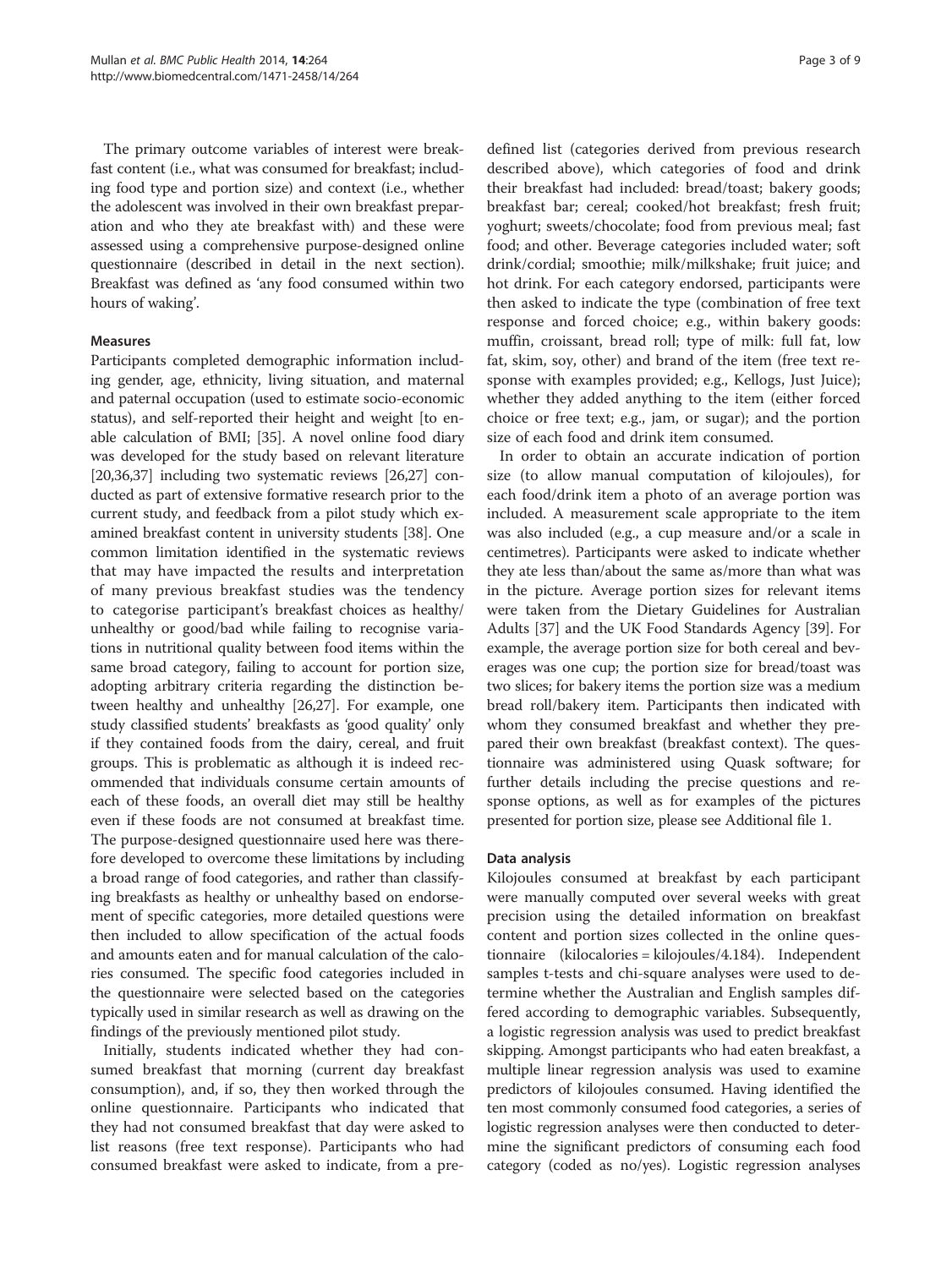were also used to determine the significant predictors of breakfast context: firstly, whether the participants ate breakfast alone or with other people, and secondly, whether the participants prepared their own breakfast or whether it was prepared by somebody else. In each of the analyses the independent variables were gender, age, country, BMI (underweight, normal weight, overweight, obese), and socio-economic status (SES: low, medium, high).

Amongst the participants who had eaten breakfast, independent samples t-tests were used to compare differences in the number of kilojoules consumed between those who ate breakfast alone and those who ate with others; and between those who prepared their own breakfast and those whose breakfast was prepared for them. Chi-square tests of independence were similarly used to examine differences in breakfast content by context.

### Results

### Demographics

A total of 481 adolescents from four Australian (n = 321; Brisbane, Dubbo, Bathurst, and Hurstville) and five English schools (n = 160; Oxfordshire, Worcestershire, Gloucestershire, Yorkshire and Hampshire) participated in the study. Participants ranged from 11 to 18 years old  $(M = 13.97, SD = 1.17)$ , and the majority were female (69.6%; male: 30.4%). Ninety-eight percent of participants lived with their parents, and 72.4% identified as Caucasian. The majority of the sample (68.4%) was from high SES backgrounds (see Table 1). Several significant differences

Table 1 Demographics of the Australian and English participants

|                | Australia |                          | England<br>13.46 years $(SD = 0.98)$ |      |  |
|----------------|-----------|--------------------------|--------------------------------------|------|--|
| Age            |           | 14.17 years $(SD = 1.1)$ |                                      |      |  |
|                | N         | (%)                      | n                                    | (%)  |  |
| Gender         |           |                          |                                      |      |  |
| Males          | 66        | 20.6                     | 80                                   | 50   |  |
| Females        | 255       | 79.4                     | 80                                   | 50   |  |
| Ethnicity      |           |                          |                                      |      |  |
| Caucasian      | 237       | 73.8                     | 113                                  | 70.6 |  |
| Asian          | 28        | 8.7                      | ÷                                    | ÷,   |  |
| Black/African  | 1         | 0.3                      | 5                                    | 3.1  |  |
| Middle Eastern | 3         | 0.9                      | $\overline{a}$                       |      |  |
| Other          | 52        | 16.2                     | 42                                   | 26.3 |  |
| <b>SES</b>     |           |                          |                                      |      |  |
| High           | 246       | 76.6                     | 84                                   | 52.5 |  |
| Middle         | 60        | 18.7                     | 62                                   | 38.8 |  |
| Low            | 15        | 4.7                      | 10                                   | 6.3  |  |

Note: SES was calculated from father's occupation; 4 English participants did not provide an indication of paternal education, resulting in missing data for this variable (% do not add up to 100).

were found between respondents from the two countries; the Australian sample was older  $(t_{479} = 6.87, p < .001)$ , had more females ( $\chi^2$  = 43.78, *p* < .001) and had more students from high SES ( $\chi^2$  = 28.88,  $p < .001$ ) compared to the English sample. Significantly more Australian students were normal weight compared to the UK sample  $(\chi^2 = 15.93, p < .001)$ , while the opposite pattern was observed for overweight ( $\chi^2$  = 10.19,  $p < .01$ ) and obese  $(\chi^2 = 6.37, p < .05).$ 

### Skipping breakfast

Overall, 12% of the sample reported skipping breakfast on the morning of the study. English students were significantly more likely to skip breakfast than Australian students (OR = 0.33;  $p = .002$ ). There were no differences in breakfast skipping according to age, gender, BMI or SES. Among those who skipped breakfast, the reasons cited included not having time or being too busy (42.9%); not being hungry in the morning (24.3%); not enjoying breakfast (15.7%); and weight control (4.3%).

### Breakfast content

Amongst the students who had consumed breakfast on the day of data collection, gender was the only significant predictor of kilojoule consumption at breakfast ( $\beta$  = -.21;  $p < .001$ ); with males (mean kj consumption = 1969) eating significantly more kilojoules at breakfast than females (mean kj consumption = 1387). There were no differences in kilojoule consumption at breakfast according to country, age, BMI or SES (all  $p > .05$ ).

As can be seen in Table [2,](#page-5-0) the most commonly consumed breakfast item was cereal, with almost half the sample  $(n = 225)$  consuming cereal alone or with other items for breakfast. The most popular cereals included weetbix/weetabix ( $n = 54$ ), cornflakes ( $n = 24$ ) and cocopops  $(n = 15)$ , and the majority added milk to their cereal (n = 210; full fat:  $n = 65$ ; low fat:  $n = 62$ ; skim:  $n =$ 65; soy:  $n = 1$ ; other:  $n = 17$ ). The next most frequently eaten item was bread/toast ( $n = 152$ ), including white bread  $(n = 74)$ , which was more common than brown or wholemeal bread ( $n = 46$ ), and grain ( $n = 9$ ) or fruit bread  $(n = 9)$ . Most added something to it  $(n = 136)$ , with butter being the most common  $(n = 60)$ , followed by vegemite/ marmite (n = 39). Fresh fruit was eaten by  $18.3\%$  (n = 98) of the sample, many of whom endorsed several types of fruit, with apples  $(n = 23)$ , bananas  $(n = 23)$ , and mango  $(n = 16)$  being the most common choices. The most common drinks consumed were fruit juice (29.2%) and water (22.8%), followed by milk (17.3%; full fat:  $n = 22$ ; low fat:  $n = 22$ ; skim:  $n = 17$ ; soy:  $n = 1$ ), and a hot drink such as coffee, tea or hot chocolate (13.8%).

An examination of the 10 most commonly consumed foods (denoted by #) indicated a significant gender effect for cereal (#1) consumption, whereby boys were 3.22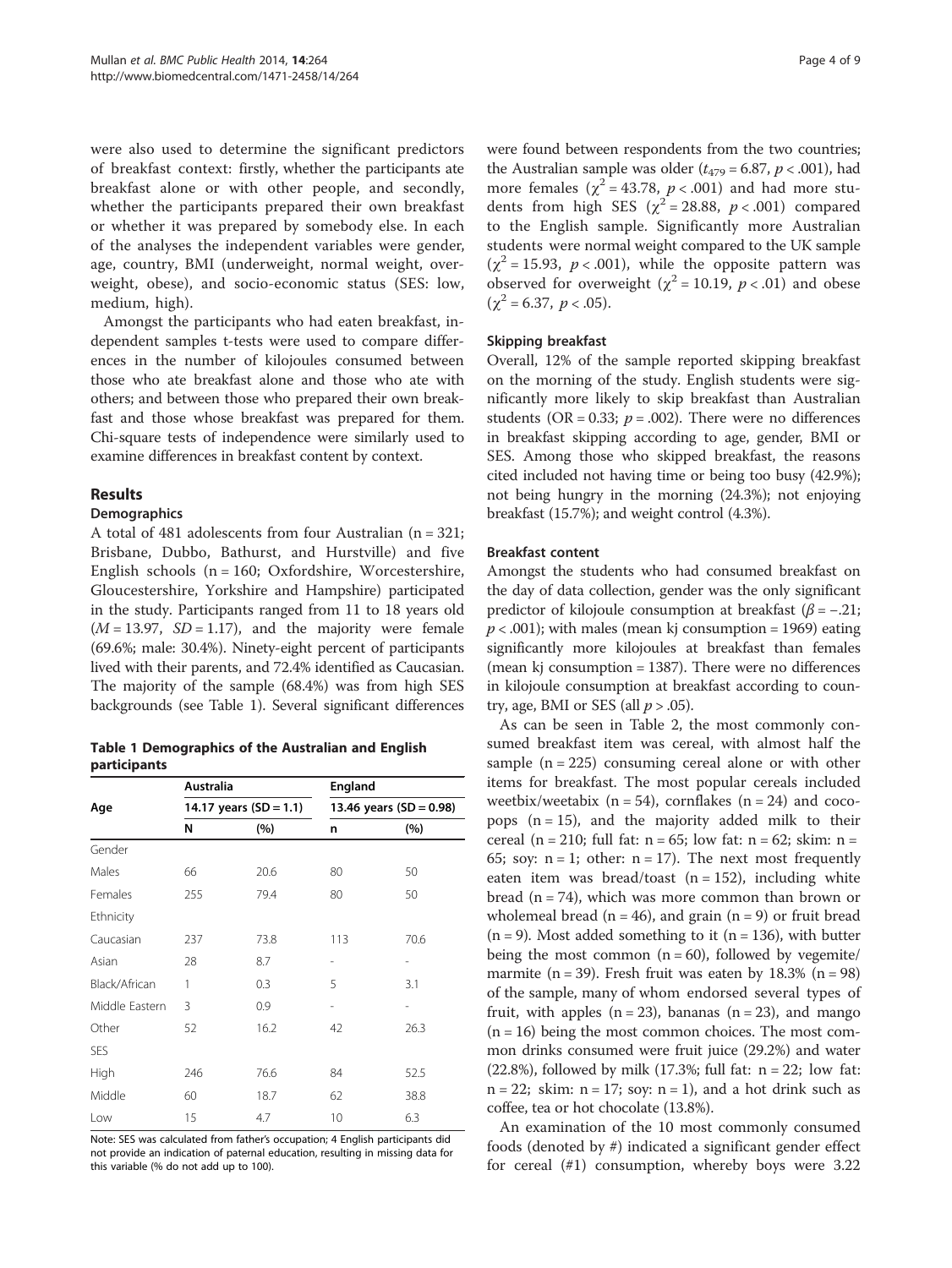<span id="page-5-0"></span>Table 2 Frequency of consumption of different food items

| <b>Breakfast food item</b>     | Total %        |      |  |
|--------------------------------|----------------|------|--|
|                                | n              | $\%$ |  |
| Cereal                         | 225            | 45.8 |  |
| Bread/Toast                    | 152            | 31.0 |  |
| Fruit juice                    | 138            | 28.1 |  |
| Water                          | 123            | 25.1 |  |
| Fresh fruit                    | 98             | 20   |  |
| Milk                           | 88             | 17.9 |  |
| Hot drink                      | 59             | 12.0 |  |
| Bakery goods                   | 38             | 7.7  |  |
| Cooked breakfast               | 40             | 8.1  |  |
| Yoghurt                        | 34             | 6.9  |  |
| Smoothie                       | 17             | 3.5  |  |
| Cereal bar                     | 14             | 2.9  |  |
| Chocolate                      | 13             | 2.6  |  |
| Soft drink or cordial          | 11             | 2.2  |  |
| Leftovers                      | 8              | 1.6  |  |
| Fast food                      | 3              | 0.6  |  |
| Sweets/Lollies                 | $\mathfrak{D}$ | 0.4  |  |
| Other                          | 41             | 8.4  |  |
| Context                        |                |      |  |
| Eats alone                     | 174            | 35.4 |  |
| Helps to prepare own breakfast | 261            | 53.2 |  |

Note: statistical comparisons were conducted for the ten most commonly eaten food categories.

times more likely than girls to eat cereal for breakfast  $(p < .001)$ . Overweight children were less likely to consume cereal compared to normal weight children ( $OR =$ 0.39,  $p = .01$ ); and children in the medium SES category were less likely to consume cereal than low SES children  $(OR = 0.19, p < .001).$ 

Regarding fruit juice (#3) consumption, English adolescents were more likely than Australian adolescents to consume fruit juice at breakfast (OR = 1.76,  $p = .017$ ). The opposite effect was found for water  $(\#4; \text{ OR } = 0.33,$  $p < .001$ ), fresh fruit (#5; OR = 0.47,  $p = 0.16$ ), and consumption of a cooked breakfast  $(\text{\#9: OR} = 0.33, p = .021)$ . Adolescents in the medium SES and high SES groups were both significantly less likely than children in the low SES group to consume milk with breakfast  $(OR = 0.35,$  $p = .021$  and OR = 0.30,  $p = .005$  respectively). There were no effects of gender, country, age, BMI category or SES category on the likelihood of consuming a breakfast that included toast (#2), a hot drink (#7), bakery items (#8) or yoghurt (#10; all  $p > .05$ ).

#### Breakfast context

Information about the context of breakfast consumption is presented in Table 2. The only significant predictors

of breakfast preparation were age and BMI category. Specifically older adolescents were more likely to be involved in breakfast preparation than younger adolescents  $(OR = 1.56, p = .03)$ ; while adolescents falling in the obese BMI category were less likely than those in the normal weight BMI category to prepare their own breakfast (OR = 0.21,  $p = .025$ ). There were no differences in breakfast preparation according to gender, country, or SES category (all  $p > .05$ ). Regarding eating with other people, older adolescents were less likely to eat breakfast with others compared to younger adolescents (OR = 0.60,  $p = .004$ ), as were English adolescents compared to Australian  $(OR = 0.36, p = .019)$ . There were no differences according to gender, BMI category, or SES category (all  $p > .05$ ).

#### Contextual differences in breakfast content

There was no difference in the total number of kilojoules consumed at breakfast between those who prepared breakfast and those who did not  $(p > .05)$ . There was, however, a significant difference in total kilojoules consumed between those who ate alone and those who ate with others, such that eating with others resulted in consumption of an average additional 335kj compared to participants who ate alone  $(t = 2.59, p = .01)$ . As can be seen in Table [3,](#page-6-0) those who ate with others were more likely to consume toast, fruit juice, and a cooked breakfast than those who ate breakfast alone. Those who made their own breakfast were more likely to consume cereal and less likely to consume hot drinks, bakery items, and cooked breakfasts than those did not.

#### **Discussion**

The overall aim of this study was to examine the breakfast patterns, including content and context, of adolescents from two countries. This was achieved using a detailed, purpose-designed food diary containing a wider variety of food categories than has previously been used. Further, the focus on breakfast consumption on the day of data collection served to reduce memory biases that have potentially impacted the findings of previous research. The rates of skipping breakfast (12%) and the observation that this was more common in England than Australia are largely consistent with previous data [[20,40,41\]](#page-9-0). Importantly, however, the current study is the first to demonstrate this difference using the same methods across the two countries, and highlights the importance of multi-country recruitment methods.

Eight percent of Australian adolescents skipped breakfast. This is lower than previous findings where 10-12% of Australian adolescents were found to regularly skip breakfast [[20,40\]](#page-9-0). This slight discrepancy may reflect improved breakfast consumption patterns since 1995, when the most recent Australia data was collected [[20\]](#page-9-0). Alternatively, the more comprehensive methodology used in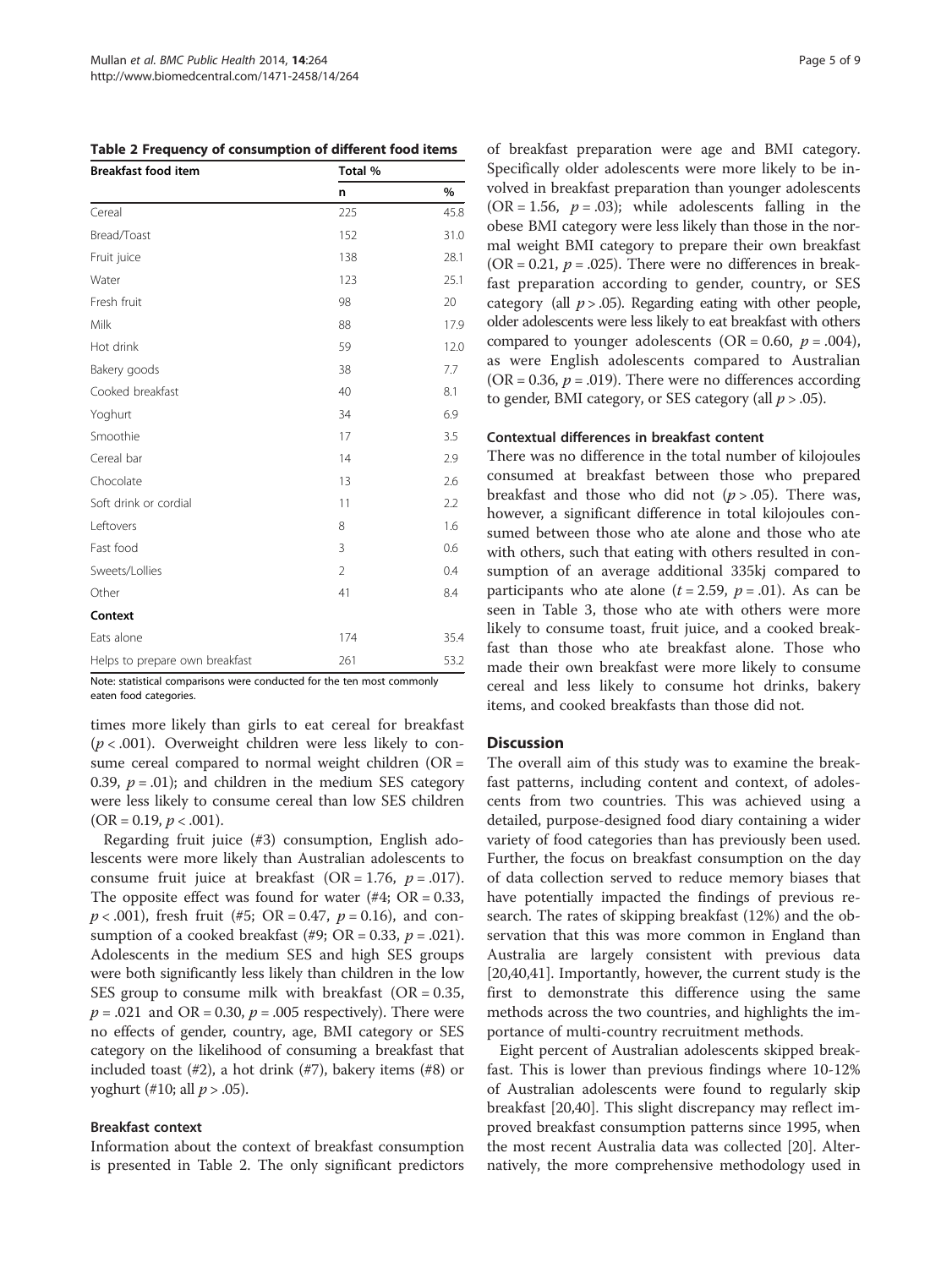| <b>Breakfast food</b><br>item | <b>Eating situation</b> |         | <b>Difference</b> | Helps make breakfast |       | <b>Difference</b> |
|-------------------------------|-------------------------|---------|-------------------|----------------------|-------|-------------------|
|                               | With others %           | Alone % | $\boldsymbol{p}$  | No %                 | Yes % | p                 |
| Cereal                        | 44.0                    | 43.1    | .503              | 27.0                 | 48.0  | .001              |
| Bread/Toast                   | 35.0                    | 22.4    | .012              | 31.1                 | 28.0  | .601              |
| Fruit juice                   | 34.18                   | 21.8    | .012              | 23.0                 | 29.1  | .297              |
| Water                         | 28.0                    | 20.0    | .098              | 20.3                 | 24.5  | .447              |
| Fresh fruit                   | 25.3                    | 19.0    | .163              | 21.6                 | 22.2  | .912              |
| Milk                          | 19.0                    | 19.5    | .899              | 20.3                 | 18.8  | .773              |
| Hot drink                     | 9.5                     | 10.9    | .669              | 17.6                 | 8.8   | .032              |
| Bakery goods                  | 10.1                    | 6.9     | .290              | 17.6                 | 5.7   | .001              |
| Yoghurt                       | 8.2                     | 6.3     | .503              | 6.7                  | 7.3   | .880              |
| Cooked breakfast              | 11.4                    | 5.2     | .038              | 20.3                 | 5.0   | < .001            |
| Cereal bar                    | 1.3                     | 3.4     |                   | 1.4                  | 2.3   |                   |
| Smoothie                      | 1.9                     | 4.0     |                   | 1.6                  | 3.4   |                   |
| Soft drink or Cordial         | 1.9                     | 2.3     |                   | 2.7                  | 2.0   |                   |
| Chocolate                     | 0.6                     | 1.1     |                   | $\circ$              | 1.1   |                   |
| Leftovers                     | 1.3                     | 1.7     |                   | 1.4                  | 1.5   |                   |
| Other                         | 7.0                     | 6.9     |                   | 4.0                  | 7.7   |                   |

<span id="page-6-0"></span>Table 3 Differences in food content by food context

Note: statistical comparisons were conducted for the ten most commonly eaten food categories; bolded p values indicate those that were significant at the level of  $p < .05$ .

the current study may have impacted the results. Regarding the English sample, the present rate of breakfast skipping (18%) was consistent with UK data, which has previously found that 19% of adolescents aged 11–16 years regularly missed breakfast [\[41\]](#page-9-0).

#### Breakfast content

Ready-to-eat cereal was the most commonly consumed breakfast food, followed by bread products and fruit juice. This is comparable to results from a systematic review where it was found that ready-to-eat cereals and dairy foods were the most commonly consumed breakfast items, followed by fruit and fruit juice, and bread products [\[26](#page-9-0)]. Despite some concerns surrounding the nutritional benefits of certain cereals and bread products (outlined below), the Australian and English adolescents in the current sample were generally making better food choices at breakfast compared to previous research, which has revealed high consumption of 'unhealthy foods' such as sweets/chocolate and bakery goods [[21,23](#page-9-0)].

It has been suggested that consuming a breakfast that includes cereal is beneficial to overall nutrient intake, as some cereals (e.g., weetbix/weetabix) are indeed low in fat, good sources of complex carbohydrates, fortified with essential nutrients, and high in dietary fibre [[2\]](#page-8-0). In contrast, there are concerns about the nutritional quality of other ready-to-eat cereals (e.g., cocopops) based on their high sugar content and lack of nutrients [\[42](#page-9-0)]. In the current study the most popular ready-to-eat cereals were weetbix/weetabix, and cornflakes, both of which have relatively low sugar content, although cocopops, which is higher in sugar, was also frequently consumed [[43](#page-9-0)]. Thus, while eating certain types of cereals for breakfast may have health benefits, the consumption of high sugar cereals and the addition of sugar to cereal, also have important implications for glycaemic control [[44](#page-9-0)], and may therefore be of concern for a proportion of the current sample.

Bread was another commonly consumed breakfast item, with a strong preference for white bread. This is consistent with previous research showing that most adolescents and young adults prefer white bread to brown bread [[4,](#page-8-0)[45](#page-9-0)]. These findings do, however, raise similar concerns to the above, as wholegrain products contain more nutrients and fibre and are lower on the glycaemic index, therefore sustaining satiety for longer compared to white products. Consumption of wholegrain products has also been linked to reductions in obesity, cardiovascular disease and type II diabetes [\[46\]](#page-9-0).

There was a significant effect of SES on the consumption of cereal and milk, such that adolescents from medium SES backgrounds were less likely to consume cereal and milk than adolescents from low SES backgrounds. This finding may reflect the relatively lower expense of cereals compared to other breakfast items (e.g., fresh fruit or bakery items). Adolescents in the normal weight category were more likely to consume cereal than overweight adolescents, indirectly supporting the assertion that eating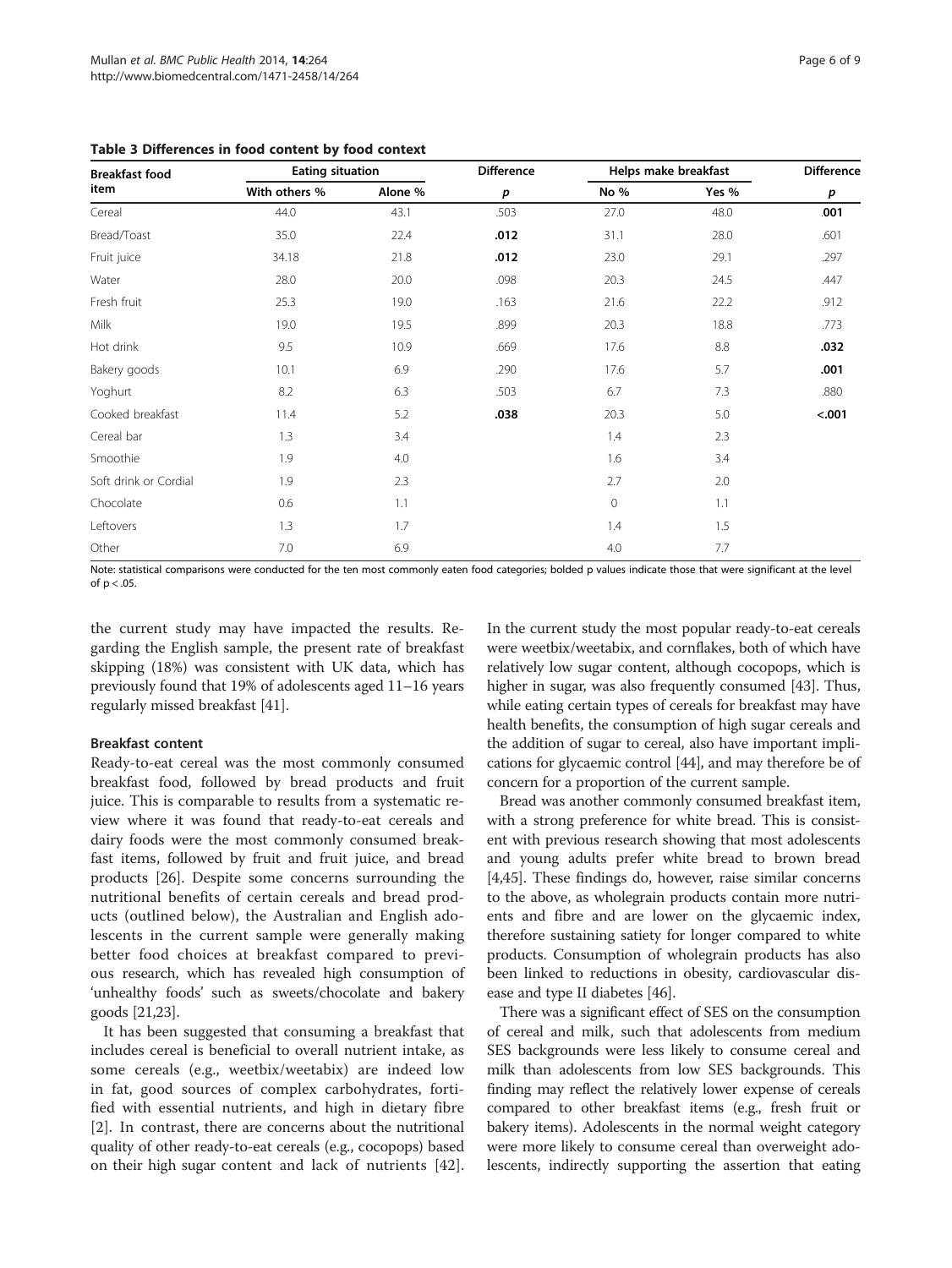certain types of cereals may help to reduce the ill health effects (including obesity) associated with poor nutrition, particularly at breakfast. This is consistent with previous research where it was found that children and adolescents who ate cereal for breakfast had lower BMI and waist circumferences, as well as lower rates of obesity, than those who skipped breakfast [\[3](#page-8-0)].

## Breakfast context

In the current study, two-thirds of adolescents indicated that they ate breakfast with another person/people, most commonly members of their family, and approximately half the participants were involved in preparing their own breakfasts. Obese children were less likely than normal weight children to prepare their own breakfasts, perhaps reflecting the desire of parents of obese children to control their children's breakfast consumption and specifically the nutritional/calorie content. Previous research has found that parental breakfast eating is the most significant factor associated with adolescent breakfast eating [[28\]](#page-9-0). It is therefore of some concern that only a small proportion of the adolescents in the current study (18% of breakfast eaters) reported eating breakfast with their parents or with their whole family, while a large proportion (35% of breakfast eaters) ate breakfast alone. Older adolescents in particular were more likely to eat alone than younger adolescents. When combined with evidence that rates of breakfast consumption tend to decline with age, this finding suggests that the continued involvement of family in the breakfast meal regardless of age is likely to be helpful.

Several differences in breakfast content were found according to whether participants ate alone or with others, as well as whether they were involved in breakfast preparation. Adolescents who ate breakfast alone were less likely to consume bread/toast, fruit juice, and a cooked breakfast than those who ate with other people, while adolescents who prepared their own breakfasts were more likely to consume cereal and less likely to consume hot drinks, bakery items and a cooked breakfast. This pattern of findings is consistent with the relatively greater effort involved in preparing these food types for one person and the time constraints potentially involved in breakfast preparation/eating for this age group. Finally, participants from England were more likely to eat breakfast by themselves than those in Australia, although the reason for this is unclear. Research on the motivators behind breakfast consumption has found that subjective norm (perceptions of the expectation of others for you to perform a behaviour, as well as whether or not other people are performing the behaviour), is a significant predictor of breakfast consumption [\[36,38](#page-9-0)], with these findings supporting a link between the presence of other people and breakfast content. The impact of

this on overall daily energy intake, however, remains unclear. That is, consuming more at breakfast may be indicative of a healthy diet whereby energy consumed throughout the day is normally distributed or skewed towards the morning [\[47](#page-9-0)], or alternatively, a generalised pattern of overeating which continues throughout the day leading to excessive energy intake. Future interventions to improve breakfast consumption may benefit from the inclusion of strategies to encourage parental presence and involvement at breakfast time.

### Strengths and limitations

This study had several potential limitations that should be considered when interpreting the results. Firstly, breakfast consumption was measured on a single occasion on the day of data collection. Although this decision was based on several considerations including the reduced likelihood of recall bias compared to measures of a typical day's breakfast [\[26](#page-9-0)], and measurement at a single time point being less burdensome than measures of breakfast consumption taken across multiple days, it is possible that such a measure may not be representative of actual breakfast consumption patterns captured using weeklong measures. Further, the survey focused on breakfast consumption only and as such it is unclear whether those participants who ate fewer kilojoules went on to eat more or less over the course of the day. It is therefore not possible to draw firm conclusions about how healthy the participants' overall diets were based on this information. Secondly, the skew towards higher SES observed in this study may have led to an overestimation of breakfast eating as high SES has previously been associated with breakfast eating rather than breakfast skipping [[48\]](#page-9-0). Given that the aim of the study was to investigate the factors associated with the content and context of breakfast consumption (rather than breakfast skipping per se), however, this was not seen as detrimental. The rate of breakfast skipping for English students and the significant difference in breakfast skipping between Australia and England was comparable to previous studies, suggesting that the uneven distribution of SES across the sample did not have a major impact on the results. Finally, despite the large sample size, participants were recruited from a limited number of schools, meaning that the findings may not be generalisable to the wider adolescent population.

This study also had several strengths including the recruitment of adolescents from two different countries and the use of detailed food diaries for data collection, which enabled the calculation of kilojoules as well as a more comprehensive analysis of breakfast content than previous studies that have been limited to food categories rather than specific items.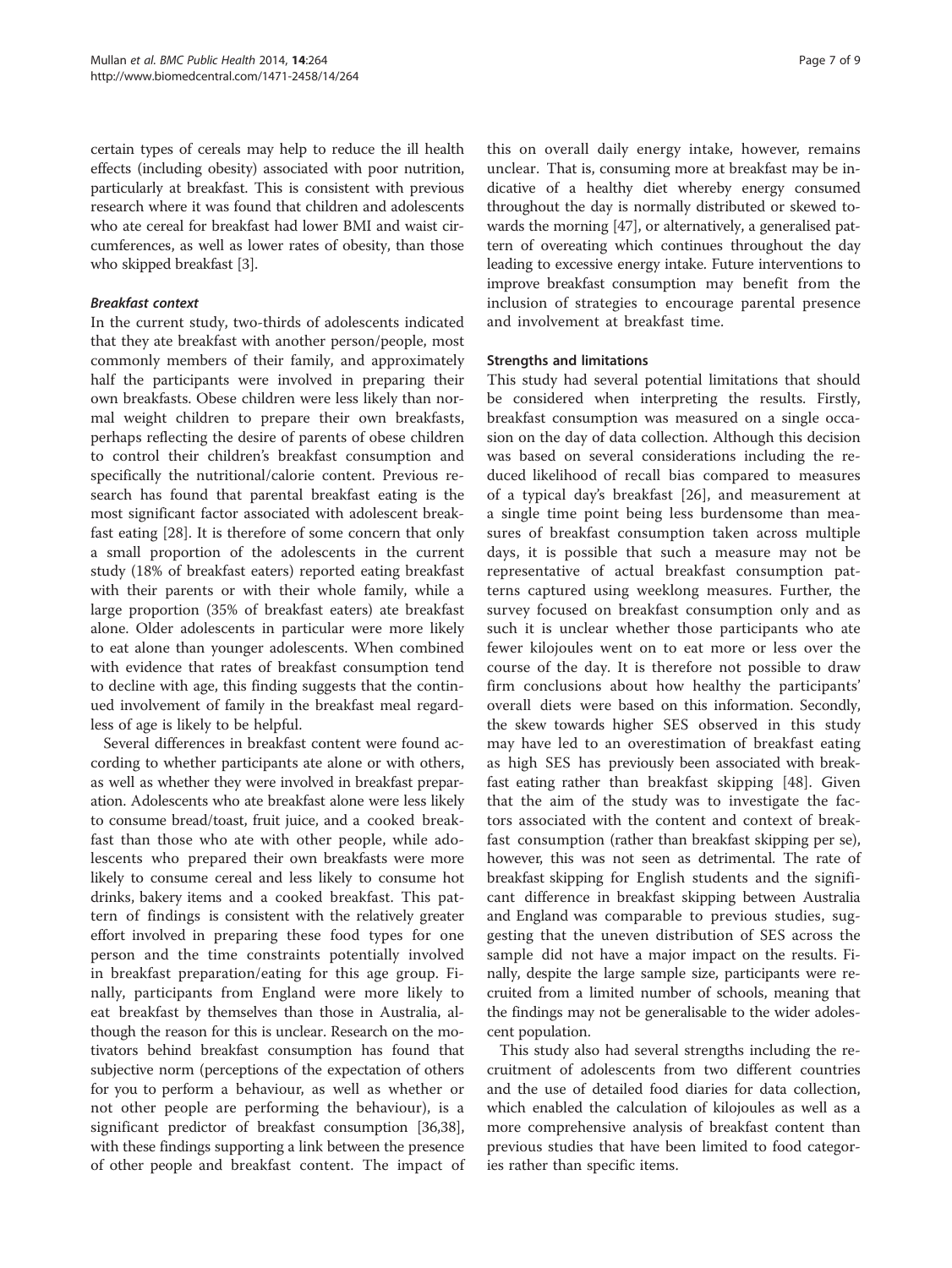#### <span id="page-8-0"></span>Implications and future directions

This study is the first to provide a comprehensive and simultaneous exploration of the content and context of breakfast consumed by adolescents in Australia and England. Importantly, the focus on factors associated with breakfast consumption/skipping in addition to the specific content and context means that these results have the potential to inform interventions aimed not only at increasing rates of breakfast consumption but also at improving the overall quality of breakfasts. Whilst the majority of adolescents did eat breakfast, a strong preference for readyto eat cereals and white bread was observed, with fewer students eating foods from dairy and fruit groups. Future exploratory studies may consider measuring breakfast consumption over a longer period to ensure the data is representative and generalisable, as well as measuring energy intake across the course of the day rather than only at breakfast.

Future breakfast interventions could explore ways to change eating behaviour at both the individual level (e.g., encouraging healthy individual food choices) and the societal level (e.g., focusing on educating parents). For example, encouraging adolescents and their parents to substitute high sugar cereals with those that are not only lower in sugar but also have additional health benefits (e.g., fibre, nutrients) – an approach adopted in the current Australian "swap it don't stop it" campaign [[49](#page-9-0)]. Further improvements in breakfast content that should be targeted in interventions include increasing consumption of non-white grains and fresh fruit at breakfast, as well as tailoring nutrition advice based on differences in age, SES, and BMI status to ensure adolescents from all demographic groups are equipped to make healthy breakfast choices. Finally, encouraging the continuing involvement of parents in their adolescent's breakfast preparation and consumption may also help to improve the quality of breakfasts in this age group.

### Conclusions

Overall, these findings represent an important advancement over previous research by not only detailing the rates of breakfast skipping (which has been a major focus of previous studies) but also examining what adolescents are actually eating for breakfast (i.e., the content) and the interaction between this and the context in which breakfast is being consumed. The results have important implications for future intervention design.

## Additional file

[Additional file 1:](http://www.biomedcentral.com/content/supplementary/1471-2458-14-264-S1.docx) Breakfast Eating Questionnaire (content and context).

#### Competing interest

The authors declare that they have no conflict of interest.

#### Authors' contributions

BM was involved in conceptualizing, generating and co-ordination of the project, and also drafted the manuscript. CW collected data and analyzed the results. EK assisted with the conceptualization of the project and decided on the statistical analyses. KO'M constructed the questionnaires and collected data. KP assisted with the statistical analyses and collected data. KS assisted in drafting the manuscript. All authors read drafts of the manuscript and provided comments. All authors read and approved the final manuscript.

#### Acknowledgements

The authors would like to acknowledge the contribution of the students and staff at the schools at which this research was conducted. This research would not have been possible without their support.

#### Author details

<sup>1</sup>School of Psychology, The University of Sydney, Sydney, NSW, Australia <sup>2</sup>School of Psychology and Speech Pathology, Curtin University, Perth, WA, Australia. <sup>3</sup>School of Psychology, Deakin University, Melbourne, VIC 3125 Australia.

#### Received: 6 March 2014 Accepted: 14 March 2014 Published: 20 March 2014

#### References

- 1. Timlin MT, Pereira MA: Breakfast frequency and quality in the etiology of adult obesity and chronic diseases. Nutr Rev 2007, 65:268–281.
- 2. Barton B, Eldridge AL, Thompson D, Affenito SG, Striegel-Moore RH, Franko DL, Albertson AM, Crockett SJ: The relationship of breakfast and cereal consumption to nutrient intake and body mass index: the national heart, lung, and blood institute growth and health study. J Am Diet Assoc 2005, 105:1383–1389.
- 3. Deshmukh-Taskar PR, Nicklas TA, O'Neil CE, Keast DR, Radcliff JD, Cho S: The relationship of breakfast skipping and type of breakfast consumption with nutrient intake and weight status in children and adolescents: the national health and nutrition examination survey 1999–2006. J Am Diet Assoc 2010, 110:869–878.
- 4. Sjöberg A, Hallberg L, Höglund D, Hulthén L: Meal pattern, food choice, nutrient intake and lifestyle factors in the Göteborg adolescence study. Eur J Clin Nutr 2003, 57:1569–1578.
- 5. Affenito SG, Thompson DR, Barton BA, Franko DL, Daniels SR, Obarzanek E, Schreiber GB, Striegel-Moore RH: Breakfast consumption by African-American and white adolescent girls correlates positively with calcium and fiber intake and negatively with body mass intake. J Am Diet Assoc 2005, 105:938–945.
- 6. Croezen S, Visscher T, Ter Bogt N, Veling M, Haveman-Nies A: Skipping breakfast, alcohol consumption and physical inactivity as risk factors for overweight and obesity in adolescents: results of the E-MOVO project. Eur J Clin Nutr 2007, 63:405-412.
- 7. Cho S, Dietrich M, Brown CJP, Clark CA, Block G: The effect of breakfast type on total daily energy intake and body mass index: results from the third national health and nutrition examination survey (NHANES III). J Am Coll Nutr 2003, 22:296–302.
- 8. Smith AP: Stress, breakfast cereal consumption, and cortisol. Nutr Neurosci 2002, 5:141–144.
- 9. Hoyland A, Dye L, Lawton CL: A systematic review of the effect of breakfast on the cognitive performance of children and adolescents. Nutr Res Rev 2009, 22:220.
- 10. Schneider D: International trends in adolescent nutrition. Soc Sci Med 2000, 51:955–967.
- 11. Goran MI, Ball GDC, Cruz ML: Obesity and risk of type 2 diabetes and cardiovascular disease in children and adolescents. J Clin Endocrinol Metab 2003, 88:1417–1427.
- 12. Smith KJ, Gall SL, McNaughton SA, Blizzard L, Dwyer T, Venn AJ: Skipping breakfast: longitudinal associations with cardiometabolic risk factors in the childhood determinants of adult health study. Am J Clin Nutr 2010, 92:1316–1325.
- 13. Alexy U, Wicher M, Kersting M: Breakfast trends in children and adolescents: frequency and quality. Public Health Nutr 2010, 13:1795.
- 14. Lytle L, Seifert S, Greenstein J, McGovern P: How do children's eating patterns and food choices change over time? Results from a cohort study. Am J Health Promot 2000, 14:222–228.